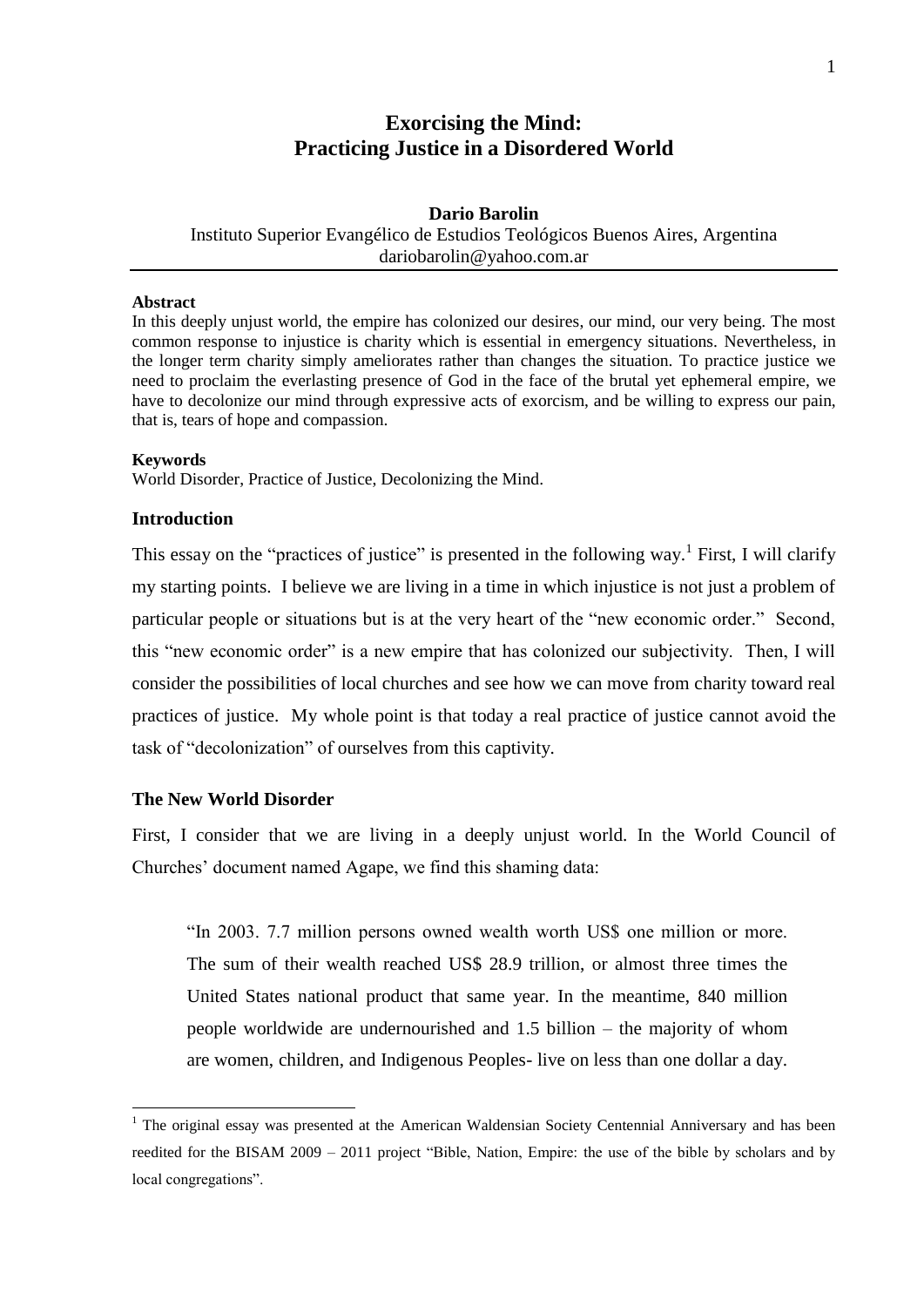The world's richest 20 percent account for 86 percent of global consumption of goods and services. The annual income of the richest 1% is equal to that of the poorest 57%, and at least 24,000 people die each day from poverty and malnutrition." (World Council of Churches, 2005:.9)

These are the statistics of this unjust world. The unjust situations that lie behinds these data are not a matter of particular people being unable to function in this world. Rather, we are facing a structural problem, a structural evil. The "New World Order" system survives by sucking the life out of humanity and God's creation.

Second, some people consider that we are living in a time of empire. Meaning "...the coherence of economic, cultural, political and military powers that constitute a global system of domination directed by powerful nations and organizations." (World Council of Churches, 2005:.9). The novelty of this empire is that it works from within ourselves. Professor Néstor Miguez from ISEDET points out:

"The empires of antiquity imposed their dominion through physical enslavement (slave system). Modern imperialism used economic mechanisms to dominate (industrial capitalism). But the "postmodern" Empire works through the colonization of desire. It works, as never before, through the colonization of subjectivity." (Néstor Miguez, 6)

What he is suggesting is that the establishment of empire through cultural mechanisms has been able to introduce itself inside us. If the motor of the economic is to consume, I become a compulsive consumer. (Zygmunt Bauman, *Modernidad Líquida* 2003: 82) 2 If the market works better with competence, I become individualistic and competitive. If society mixes up public with private affairs, I go to *talk shows* to chat about the problems that I have with my wife…

However, the colonization goes even deeper. Our desires are the desires created and manipulated by the market's needs. We see and feel only through the eyes and the sympathies of the empire.

<u>.</u>

 $2$  Zygmunt Bauman (p. 82) suggests that "the postmodern society considers its members basically in their quality of consumers, not as producers".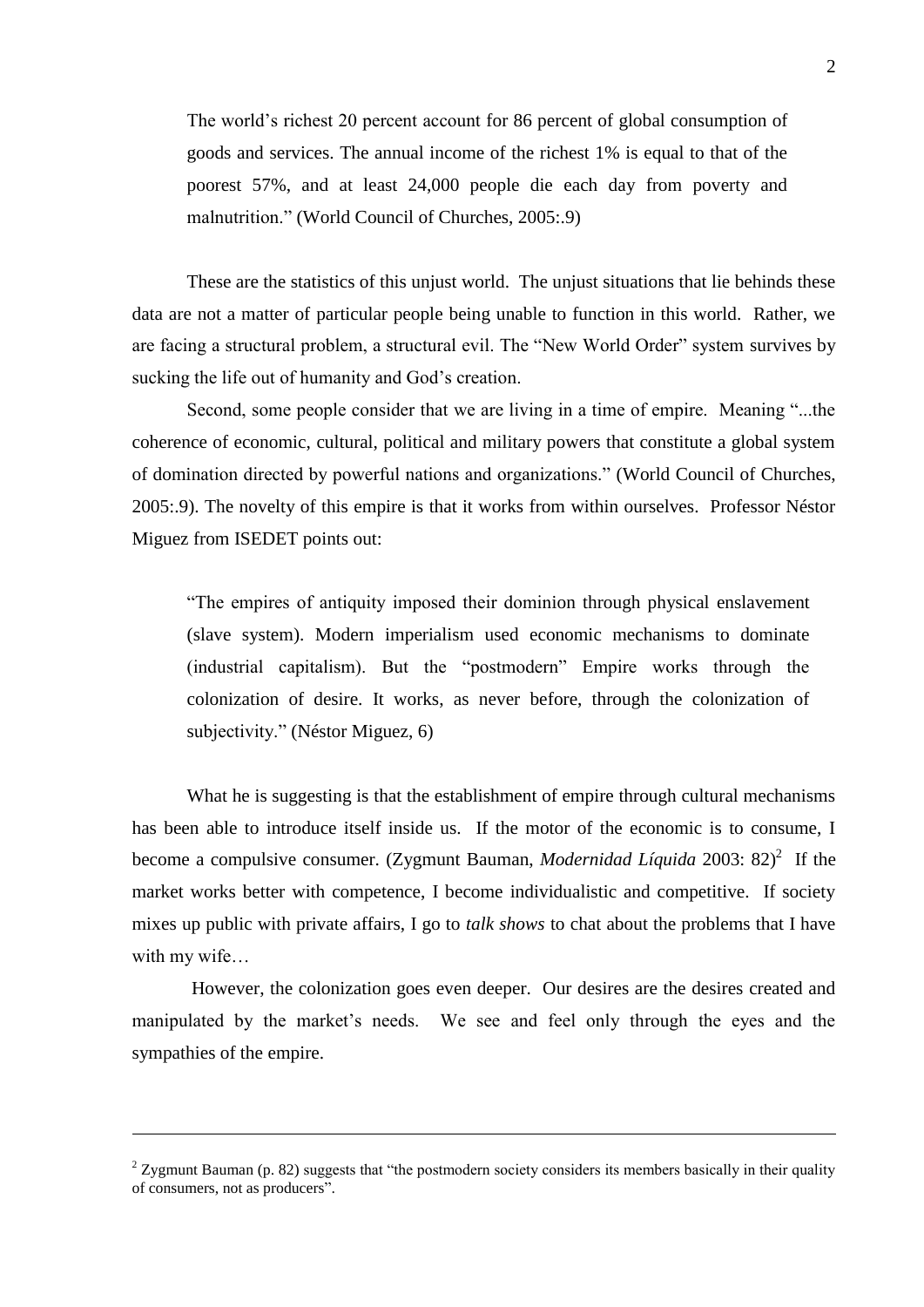The colonization is so strong that we give the name "New World **order"** to this unjust disorder. We justify war in the name of peace. We accept as a patriotic act the fact that someone is listening in on my telephone conversations. We accept the torture of others to defend ourselves from terrorism. We become terrorists to fight against terrorism.

Finally, the empire pretends to be the only possible way. Every Empire, from Egypt, through Assyria, Babylonia, Rome and the present, pretends to be eternal. Francis Fukuyama honestly expresses his dream (and the dream of the empire): This is "the end of history." There is nothing else, nothing new to be expected anywhere, at any time.

#### **Practice of Justice in Local Churches**

If the problems are global and huge, but our strength is not, what do we do? Many local churches ask themselves this question and, in response, leave aside the "macro" problems in order to focus on specific, particular situations. This is good. It is better to do something for someone than do nothing for all of humanity. After all, many people are able to survive because of the shelter we offer, the "chicken soup" we serve, and the houses we repair for wintertime. Some of these persons even discover a new meaning for their lives in these spaces. These activities of charity are good and necessary for people living in extreme situations. Without such charity, many more people would die. However, Slavoj Zizek, a Slovenian philosopher, in reference to the "new capitalistic ethic" points out:

"Charity is, today, part of the game, as a humanitarian mask hiding the underlying economic oppression. It is a blackmail to the superego of gigantic dimensions. The developed countries are "helping" constantly to the undeveloped ones with assistance, credits, etc., avoiding in this way the key problem, meaning, their complicity and co-responsibility in the miserable situation of them." (Slavoj Žižek 2004: 105)

Zizek is talking about governments, corporations and so on. However, I think that there is an element of truth in his comments that also is applicable to our own situation. We should ask ourselves if our charity tends to change, even at a tiny level, the key problems or if it just tends to support the unjust situation. How can we reconcile the shelter for the homeless, the "chicken soup," the home repairs with the big and real problem? This is for me the key question in our practice of justice today.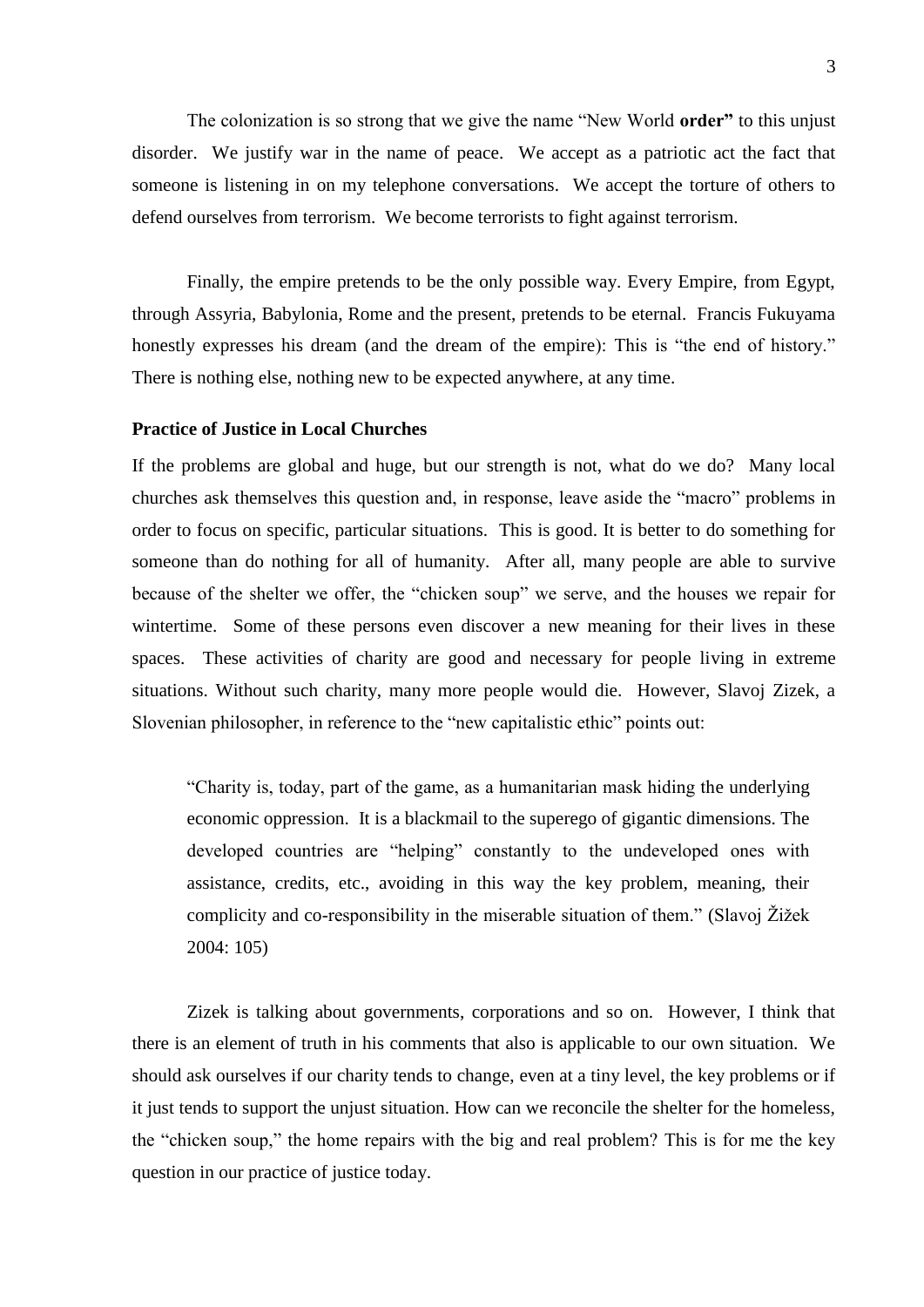First, if we take a look around us we will realize that we are not alone. We cannot enclose ourselves. We should be able to see beyond our own yard and be in contact with other churches, religious groups, social organizations, thinkers and particular people and seek to cooperate with them. There are many people trying to practice justice but they, like us, sometimes feel lonely, powerless and tired. We need one another and we need to be together.

Second, what is the specific contribution that we as Christians may bring to enrich the practice of justice? Our specific contribution is at the very heart of our existence and mission as Christian churches.

- 1. When there is an empire that pretends to be eternal, we should proclaim the ephemeral existence of any human endeavor and the everlasting presence of God.
- 2. If the empire has colonized our minds, we should "decolonize" ourselves, practicing symbolic acts of exorcism.
- 3. When the present is too overwhelming, we need to nurture our preaching and practices, relying upon and even crying out to our merciful God.

### *The Everlasting Presence of God*

Every Empire pretends to be eternal. Yet we know that this is not true. From Genesis 3 to Revelation 21, we know that eternity is reserved for God. Every human and every creation of his/her hands is ephemeral. This empire, like the others before it, will pass away. There is a future. There are alternatives, because the empire does not have the last word. The myth of expulsion from the garden in Genesis 3 ends saying:

"He drove out the man; and at the east of the Garden he placed the cherubim, and a sword flaming and turning to guard the way to the tree of life." (Genesis 3:24, NRSV).

Humanity and its creations are condemned to pass away. This is what the prophet is invited to tell the captives of the Babylonian empire:

All people are grass,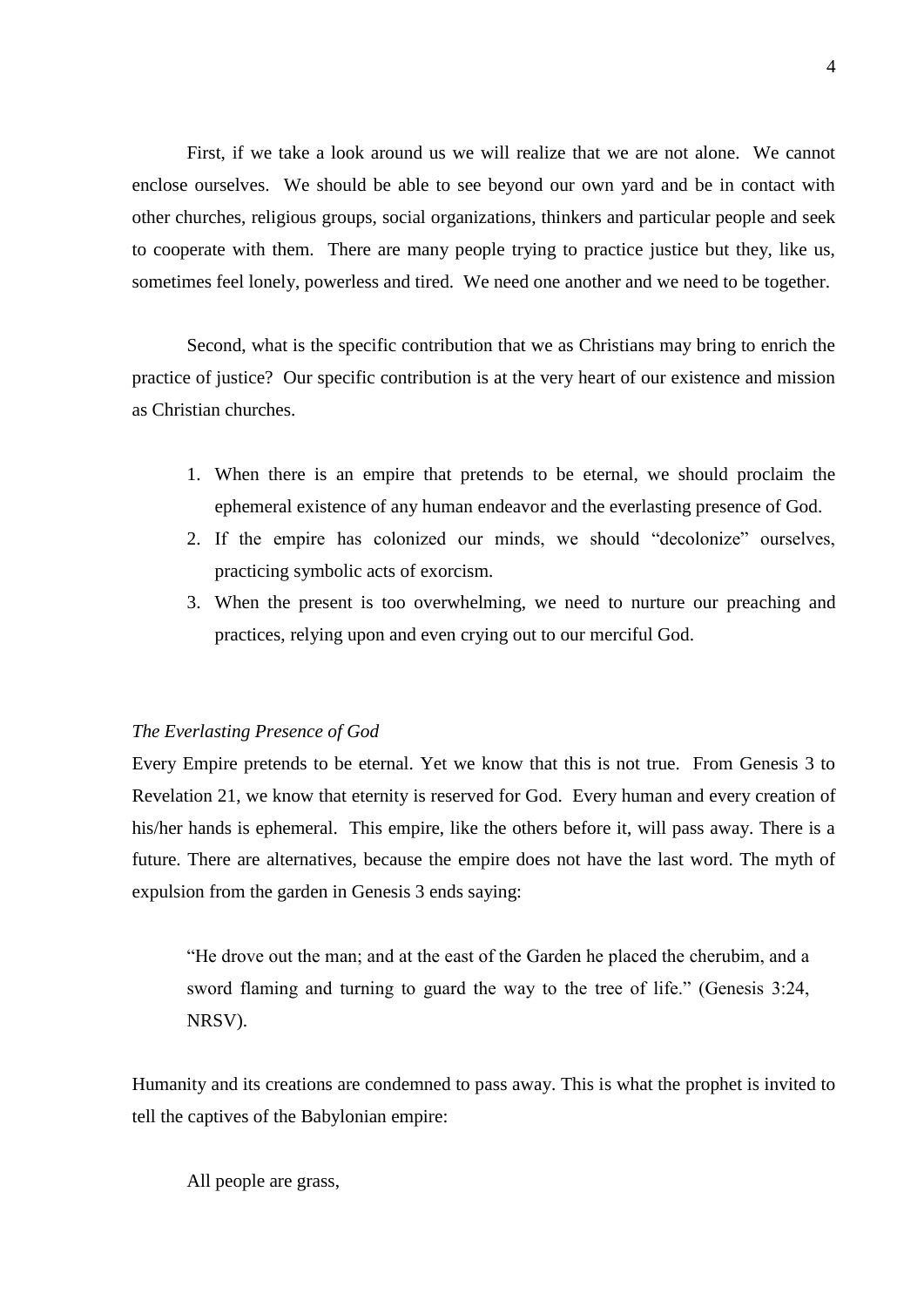their constancy is like the flower of the field. The grass withers, the flower fades, when the breath of the Lord blows upon it; surely the people are grass The grass withers, the flower fades, but the word of our God will stand forever." (Isaiah 40:6b-8, NRSV. See also Ezekiel 28:1-10)

Similarly, it is the word revealed to John under the Roman Empire. He saw the sealed book and he saw the falling of the Roman Empire, an empire that persecuted and killed John's communities:

Alas, alas, the great city, where all who had ships at sea grew rich by her wealth! For in one hour she has been laid waste. Rejoice over her, O heaven, your saints and apostles and prophets! For God has given judgment for you against her." (Revelation 18:20-21, NRSV)

The Empire declares that there is nothing else beyond it, yet we know that this is not true. If the Empire is not the end, we have a future. There is cause for hope. There is something else to come, a new world to dream about and a new society to build.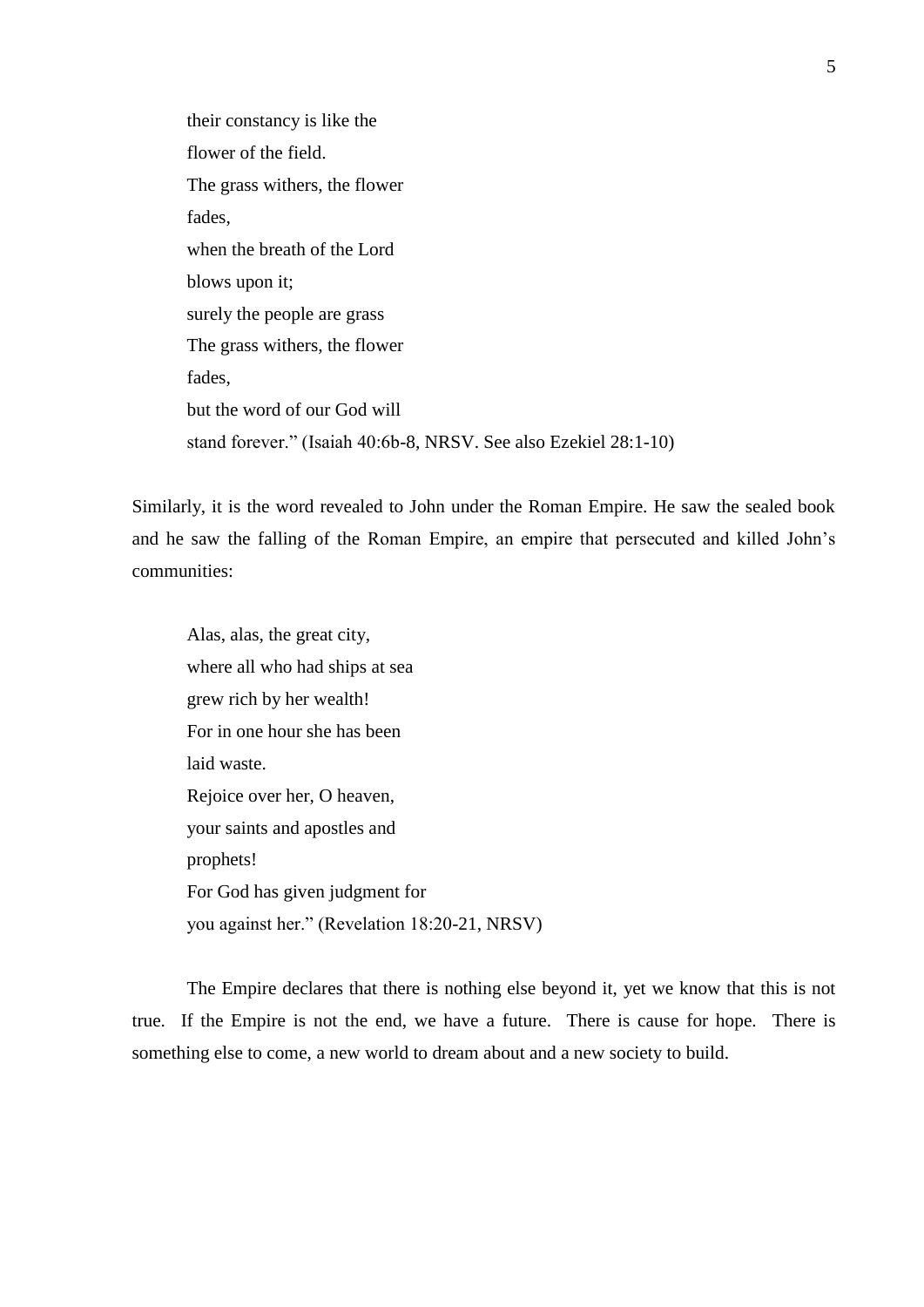#### *Decolonizing*

1

The innovation of the present empire is that its power is not limited to a specific place. It is nowhere and everywhere, even inside us. We need to be exorcised and to transform all our practice of justice into an exorcism.

You may remember the story of Jesus healing the Gerasene Demoniac (Mark 5:1-20). Do you remember the name of the unclean spirit? The possessed man answers Jesus: "My name is *Legion*; for we are many" (v.9, NRSV). *Legion* is the only Latin word used in the New Testament and it is not casual. The empire has possessed the demoniac: because of that, he has a self-destructive practice. This man embodies what is happening to his country. Like his country, he is possessed by the Roman *Legions*. When Jesus liberates this man from the *Legion,* Jesus not only heals this particular man, but also performs a symbolic act of liberation for the whole society. The people of the town understand the meaning and implications of the symbol, so they invite Jesus to leave. Nobody wants to have trouble with the Roman Legions. Jesus accepts and gets into the boat with his disciples. The healed man tries to go with Jesus, too. However, Jesus says to him, "Go home to your friends, and tell them how much the Lord has done for you, and what mercy he has shown you" (v.19, NRSV). This man becomes a symbol and a message of God's liberation and mercy. $3$  Likewise, our practice of justice should be able to enter fully into the particularities of a situation and point beyond that situation. We should be able to exorcise ourselves and one another from the subjectivity of the empire.

It is possible to be freed from the imperial mind that "...exchanged the truth about God for a lie and worshiped and served the creature rather than the Creator..." (Rom 1:25). God in God's grace is able to transform us into makers of justice (Romans 3:26).

"Paul opposes the power of God to the power of the sin (*hamartia*) expressed in the concrete injustices (*adikiai*) of history. The Gospel is a power where the justice of God is expressed. Because of that it is Gospel, meaning good new for those thirsty for this justice in a world full of injustice."<sup>4</sup>

<sup>3</sup> This interpretation of the text is supported for most of the scholars. See for example Joachim Gnilka, *El evangelio según San Marcos*, Vol I, Salamanca: Ediciones Sígueme p. 1993, pp 231-242; John Dominic Crossan, *El Jesús Histórico. La vida de un campesino judío del mediterráneo*, Buenos Aires: Ediciones Planeta, 1994, pp. 331-335. Originally published in English *The Historical Jesus: The Life of a Mediterranean Jewish Peasant*. Harper San Francisco, 1991.

<sup>4</sup> Elsa Tamez, *Contra toda condena. La justificación por la fe desde los excluidos*. Costa Rica: DEI, 1993, p. 113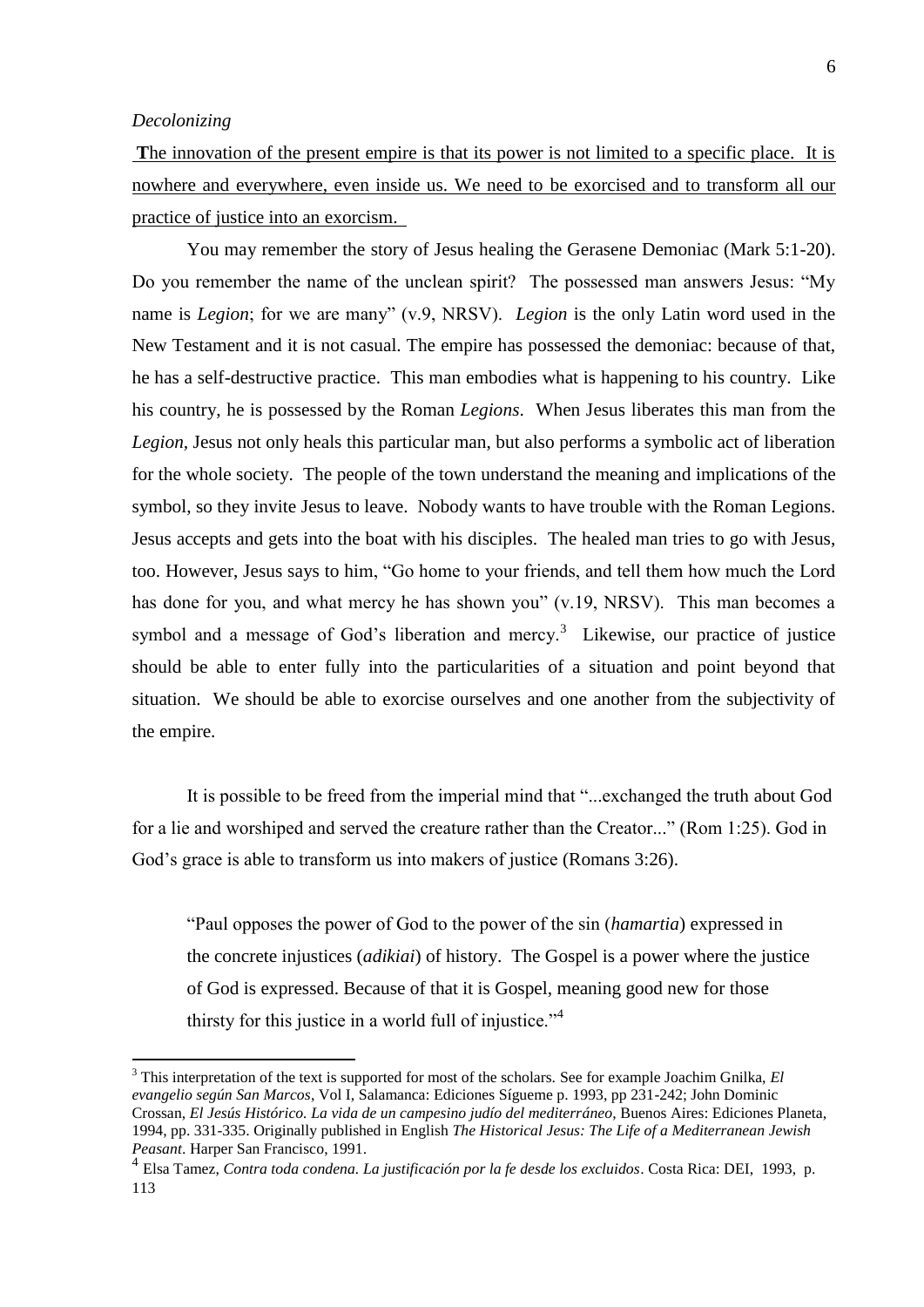We should be capable to transform our daily activities into practices of justice and a process of decolonization. The lesson does not come from a manual of politics but from the Gospels, from the ministry of Jesus. You may remember the conflicts that Jesus had with the Pharisees and that the conflict was not only because of what Jesus said but also because of what he did. He cured on Saturday but he also ate with sinners and Publicans. In a daily event such as eating, Jesus was practicing justice. When Jesus sat with sinners and publicans, he was consciously breaking apart the whole structure of the society. The boundaries of cleanness and uncleanness were broken down. The supporters of the Jewish religion of that time were shaken. Again, regular people and everyday situations became the perfect medium through to challenge the whole system.

Eating was one of the most powerful activities of Jesus' ministry. Jesus used eating as a way to build a community of equals that stood in stark contrast to the hierarchical society of his time. When Jesus sent out his disciples without food, money or extra clothing he was trying to organize a movement in which "...an equality of spiritual and material resources are shared. [...] Eating together as a strategy to build or rebuild the peasant community on radically different principles than honor and shame, master and client. It was based on an equalitarian sharing of spiritual and material power on the basic level." (Crossan 1994: 358, 360-361). A daily and necessary activity became a symbol of a new world to come. Those who broke bread with Jesus were not only eating food. They are enjoying an appetizer of the coming Kingdom of God.

Let me give you another example of how the Gospel of Mark creates a strong contrast between the practices of the empire and the activity of Jesus. You surely remember the "Feeding the five thousand" story of Mark's Gospel. I am not so sure, however, that you remember the event before. John the Baptist is killed during a banquet offered by Herod for his courtiers and officers and the leaders of Galilee (Mark 6:14-29). Now Jesus is also offering a banquet for the people of Galilee, those who "were like sheep without a shepherd." Of course, their "shepherds" were banqueting with Herod. At one banquet are the leaders, and the word of God is silenced when the prophet is killed. At the other banquet, the people are present, the word of God is listening (v.34), and the blessed food satisfies everyone. If we are able to contrast our daily practice with the practice of the empire, we will be offering an alternative to humanity. We will be decolonizing our minds and liberating our subjectivities.<sup>5</sup>

<u>.</u>

<sup>&</sup>lt;sup>5</sup> Similarly, when Jesus said to his disciples: "You know that the rulers of the Gentiles lord it over them, and their great ones are tyrants over them. It will not be so among you; but whoever wishes to be great among you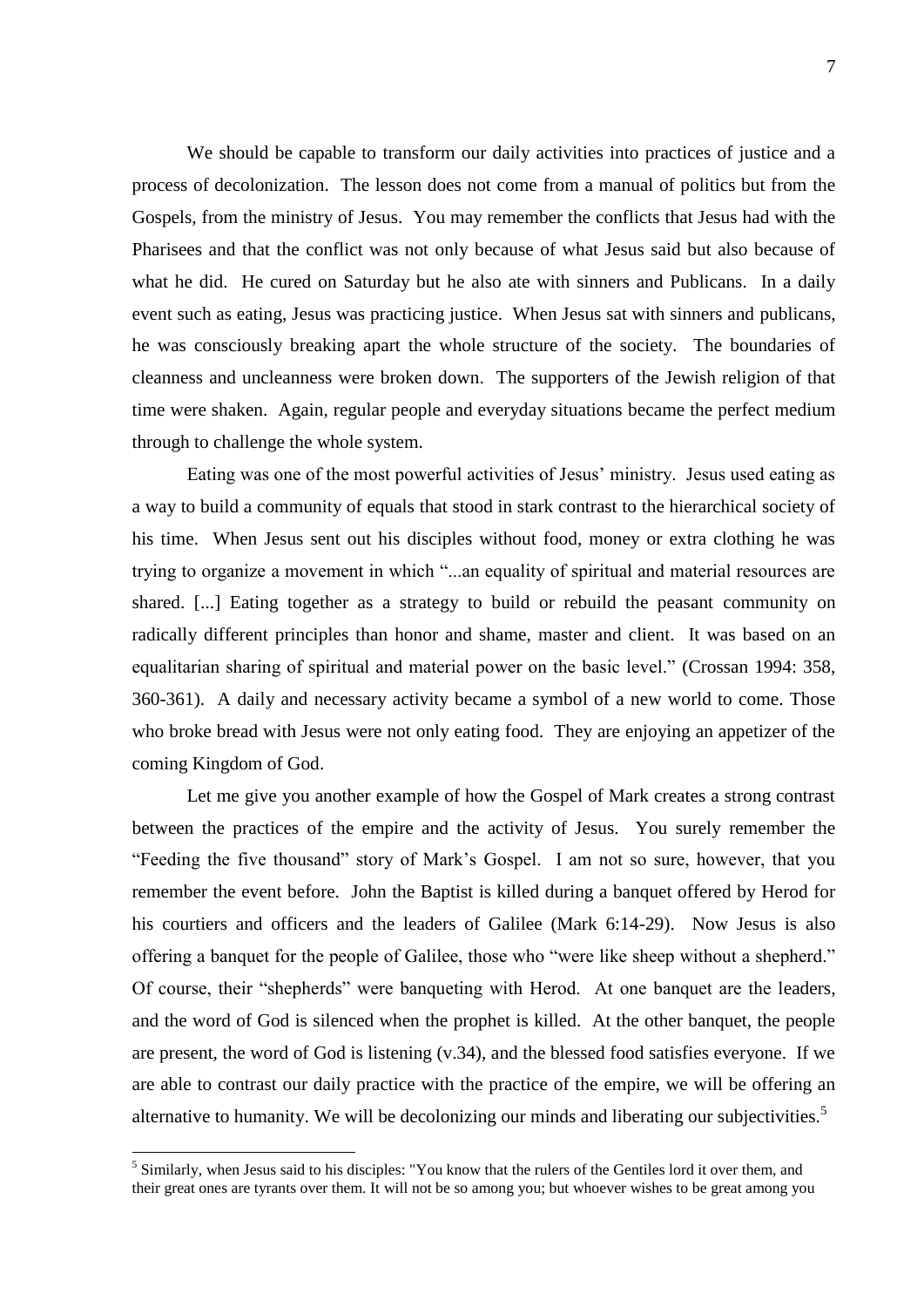I would like to add some examples of activities done in our local parishes. First, we organize children and youth camps. This activity is very well rooted in our communities and has a long history. Usually the camps are seven days long and it is a very good time to break certain patterns assumed as "natural", and cultivate an alternative way of relationship. For example, cell phones and mp3 are not allowed, and there is no TV or radio. Naturally, during the first two or three days there is a longing for those artifacts that makes our daily lives more easy or enjoyable. However, after that, participants begin to realize that it is possible to enjoy other things like talking, walking in the forest, looking at the stars ... Somehow everyone is "pushed" to meet other people and to relate to each other in communal activities all day long such as helping to cook or clean the rooms (sometimes tents), or collect wood for the night fire. In addition, the daily life during the camp is based on basic needs so people realize how many things are actually superfluous to life. The food is different; there is no fast-food, nothing like that. Certainly during the first days the participants do not want even to try fresh vegetables yet after two or three days they are more open and learn to taste more delicate and non-saturated flavors.

I see children and youth camps as an example of "de-colonizing" because in this context we live with different values. Solidarity and acts of serving others are promoted and become not just plausible but as the way to follow Jesus. Of course, this is not enough; it is necessary to verbalize the situation, talk about that and keep working on this issue throughout the year.

Second, we celebrate the Lord's Supper once a month, and at special times during the liturgical year. We dedicate precious time to it. This is one of the most powerful and contracultural symbol of Christianity. We celebrate and decide to follow Jesus, who finds his mission as one who gives himself and dies challenging the empire. Jesus does not accumulate people defeating and subjugating them and then goes to build a "triumph monument" as the Caesars did. These monuments create a perception of good and evil of triumph and defeat, and what is valuable and what is not. The Lord's Supper also creates values. It is right there, we need just to take them and verbalize them.

<u>.</u>

must be your servant, and whoever wishes to be first among you must be your slave; just as the Son of Man came not to be served but to serve, and to give his life a ransom for many." (Matthew 20:25-28, NRSV), he is creating a contrast between his movement and the empire's tyranny.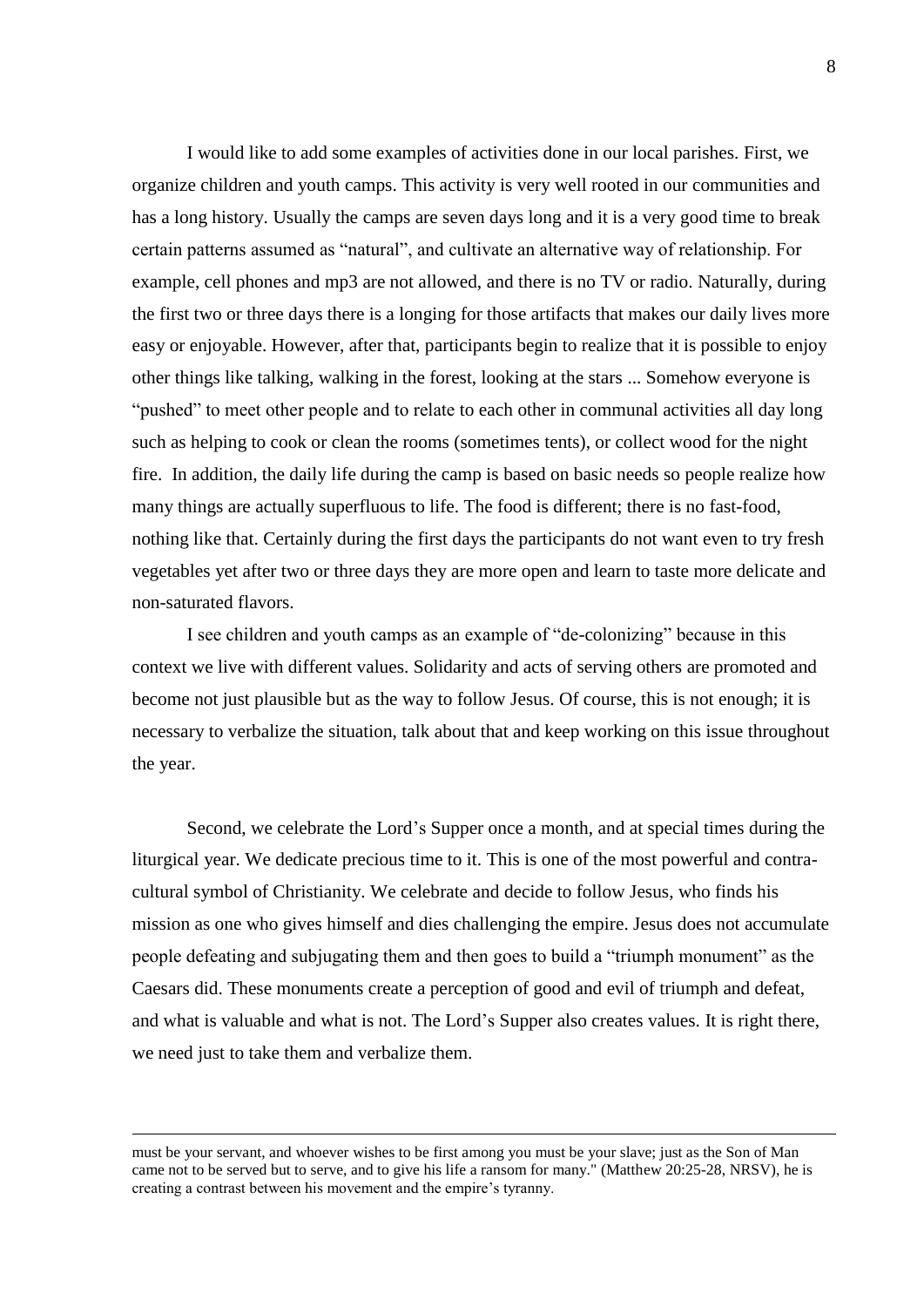Moreover, we should listen our people's lives and discover in them small or larger stories of a contra-cultural way of life. For that, we have space in our local bulletin where people are interviewed and they talk about their experiences of serving, solidarity and how it gives a fuller sense to their lives.

Finally, preaching and living under the paradigm of grace creates a conflict with the system's values. Because of that, it is important to cultivate relationships found in grace rather than in a commercial or "pay per get" system.

## *Scarecrows of Fear, Sowers of Compassion*

This world needs our weeping, our laments, our complaints raised up to the one who is able to change our world. After all, Israel's slavery began to end when the people cried out:

After a long time the king of Egypt died. The Israelites groaned under their slavery, and cried out. Out of the slavery their cry for help rose up to God. God heard their groaning..." (Exodus 2:23-24, NRSV)

This world, this mentality, does not want our cries. It shuts down our feelings of compassion. It needs indifference. It needs consumers ready to silence every uncomfortable feeling with shopping or with *Prozac*.

Walter Brueggeman in his book, *The Prophetic Imagination,* proposed, among other things, that we should "express openly these same fears and terrors that we have been denying and so deeply repressed for so long that we do not know that they are there." (Brueggeman 1986: 59).

When people rush to consume, they are not only looking for ephemeral satisfaction, but also running away from their own pain, frustration and fear. If we cannot change the world, let us run away from it.

However, weeping together makes us aware that it is not only my problem. Crying together is the first and primordial affirmation that the situation in which we find ourselves is not good. This is not heaven. Groaning together to God is to remember that this painful world is not God's will. Praying together for a new world is the first step toward starting to build that world.